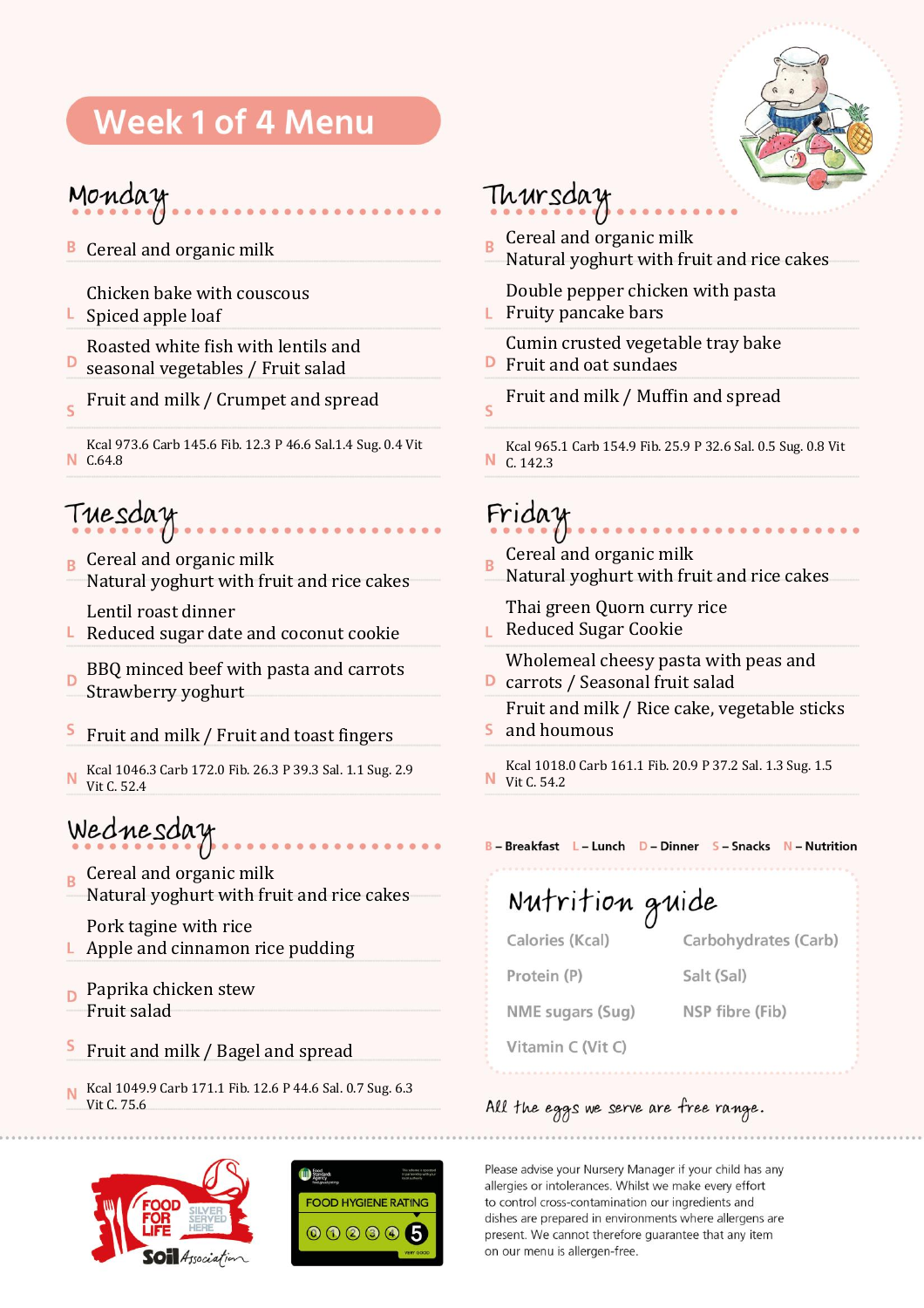# **Week 2 of 4 Menu**



## Monday

**B** Cereal and organic milk

Beef ragu with broccoli

Fruity pancake bars

## Pitta pizza

- D Seasonal fruit and oat sundaes
- Fruit and milk / Muffin and spread Ś

Kcal 973.9 Carb 154.4 Fib. 14.2 P 41.8 Sal. 1.8 Sug. 1.0 Vit C. 40.1 N

# Tuesday

Cereal and organic milk

Natural yoghurt with fruit and rice cakes

Chicken filo pie with mash and vegetables **Reduced sugar gingerbread** 

Beef and spinach curry with wholegrain

- D rice / Seasonal mixed fruit
- Fruit and milk / Muffin and spread

Kcal 1005.3 Carb 145.9 Fib. 10.3 P 46.7 Sal. 0.7 Sug. 3.1 **N** Vit C. 42.8

# Wednesday

Cereal and organic milk

Natural yoghurt with fruit and rice cakes

Bean tagine with rice

Reduced sugar fruit cookie Ë

Mushroom noodle broth

- **D** Fruit in natural yoghurt
- Fruit and milk / rice cake and houmous  $\overline{\phantom{a}}$

Kcal 1016.2 Carb 184.3 Fib. 15.5 P 31.1 Sal. 1.9 Sug. 10.1 Vit C. 31.3N





# Thursday

- Cereal and organic milk
- Natural yoghurt with fruit and rice cakes Creamy chicken and leek hotpot with broccoli
- Banana and cinnamon semolina Spicy butternut squash and parsnip soup
- Fruit platter
- Fruit and milk / pittas, pepper sticks and fruit
- Kcal 967.6 Carbs 161.6 P 42.3 Fib 16.0 Sal 1.3 Sug 6.2 **N** Vit. C 69.0

# Friday

Cereal and organic milk Natural yoghurt with fruit and rice cakes

Fish fingers with mash and peas **L** Chocolate and coconut flapjack

- Sweet and sour chicken with rice
- **D** Mango and mandarin fool
- Fruit and milk / Bagel and spread with veg sticks and spicy chickpea dip

Kcal 989.0 Carb 149.0 Fib. 13.1 P 31.4 Sal. 1.5 Sug. 5.8 **N** Vit C. 33.5

### B - Breakfast L - Lunch D - Dinner S - Snacks N - Nutrition

#### Nutrition guide Carbohydrates (Carb) Calories (Kcal) Protein (P) Salt (Sal)

NSP fibre (Fib)

NME sugars (Sug)

Vitamin C (Vit C)

## All the eggs we serve are free range.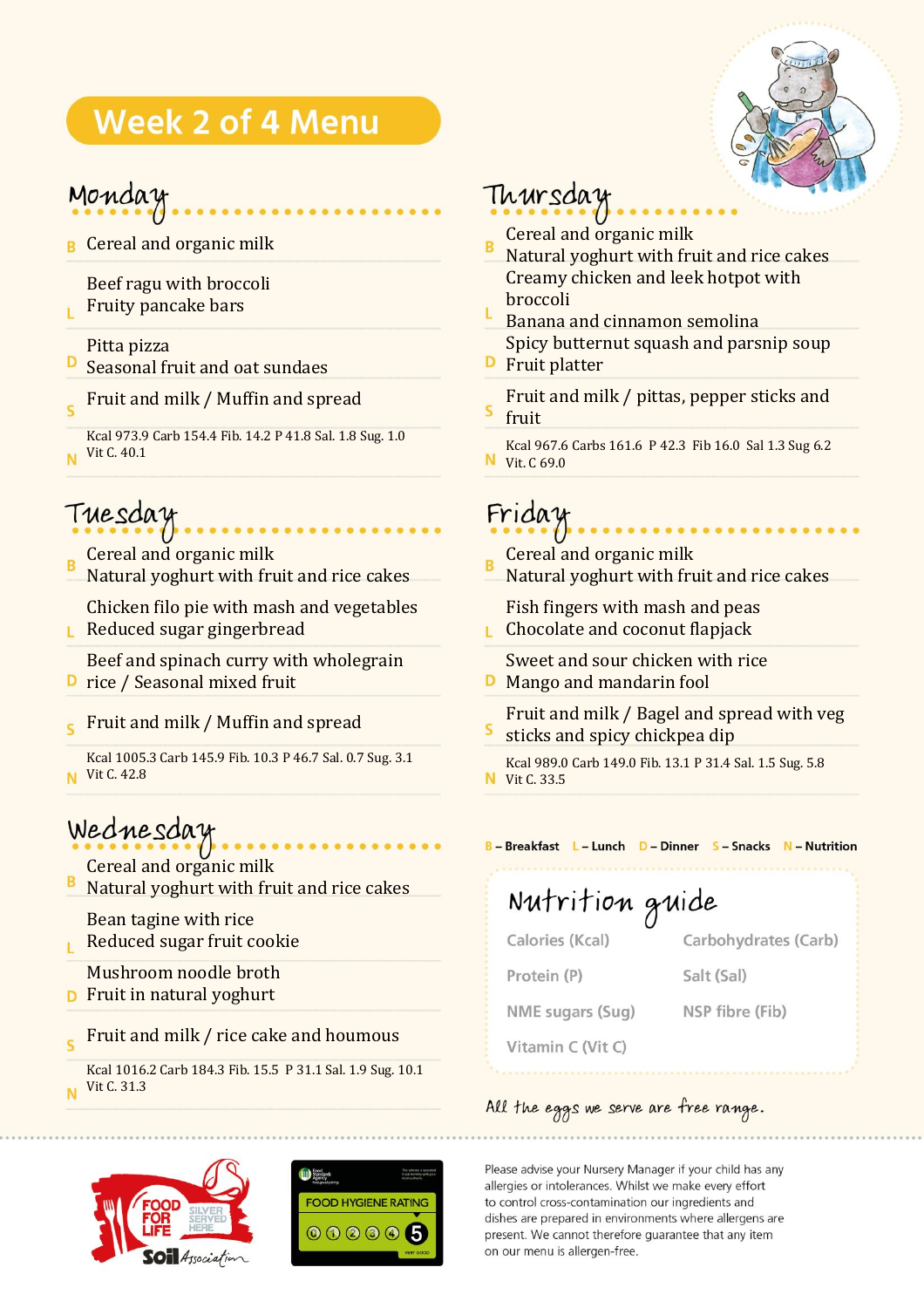# **Week 3 of 4 Menu**

## Monday

Cereal and organic milk  $\overline{B}$ 

> Chicken roast dinner Reduced sugar banana loaf

Sandwich platter with vegetable sticks D Bananas and pears in natural yoghurt

- Fruit and milk / Crackers and cream
- S cheese

Ĺ

Kcal 1042.0 Carb 159.5 Fib. 18.9 P 42.6 Sal. 1.5 Sug. 2.4 N Vit C. 69.9

# Tuesday

Cereal and organic milk

R Natural yoghurt with fruit and rice cakes

Pasta Bolognese

Banana pancakes Ë

Jacket potato with beans and cheese

- Fruit cocktail D
- Fruit and milk / Crumpet and spread  $\epsilon$

Kcal 1040.8 Carb 166.5 Fib. 27.8 P 41.3 Sal. 1.7 Sug. 6.5 Vit C. 61.8 N.

## Wednesday

Cereal and organic milk

**B** Natural yoghurt with fruit and rice cakes

Creamy white fish with broccoli Reduced sugar lemon muffin

## Green cheesy pasta

- **D** Seasonal fruit and oat sundaes
- Fruit and milk / Breadsticks S

Kcal 979.3 Carb 143.8 Fib. 14.7 P 42.8 Sal. 2.0 Sug. 11.2 **N** Vit C. 53.0

Ë



# Thursday



- Cereal and organic milk Ŕ Natural yoghurt with fruit and rice cakes
	- Vegetable chilli with rice Chewy cranberry and apricot squares

Fishless fingers and homemade baked

- D beans / Fruit and natural yoghurt
- Fruit and milk / Bagel and spread  $\leq$
- Kcal 1020.4 Carb 183.3 Fib. 25.9 P 38.8 Sal.0.8 Sug. 6.8 N Vit C.32.3

Friday

- Cereal and organic milk B
- Natural yoghurt with fruit and rice cakes

Beef lasagne

- Sugar free date and coconut cookie ï.
- Parsnip, butterbean and apple soup **P** Peaches and pears in natural juice
- Fruit and milk / Cracker with cheese and S pineapple

Kcal 1013.9 Carb 150.2 Fib. 20.4 P 44.8 Sal. 0.9 Sug. 9.2 **N** Vit C.37.1

#### B-Breakfast L-Lunch D-Dinner S-Snacks N-Nutrition

Nutrition guide Calories (Kcal) Carbohydrates (Carb) Protein (P) Salt (Sal) NME sugars (Sug) NSP fibre (Fib) Vitamin C (Vit C)

#### All the eggs we serve are free range.